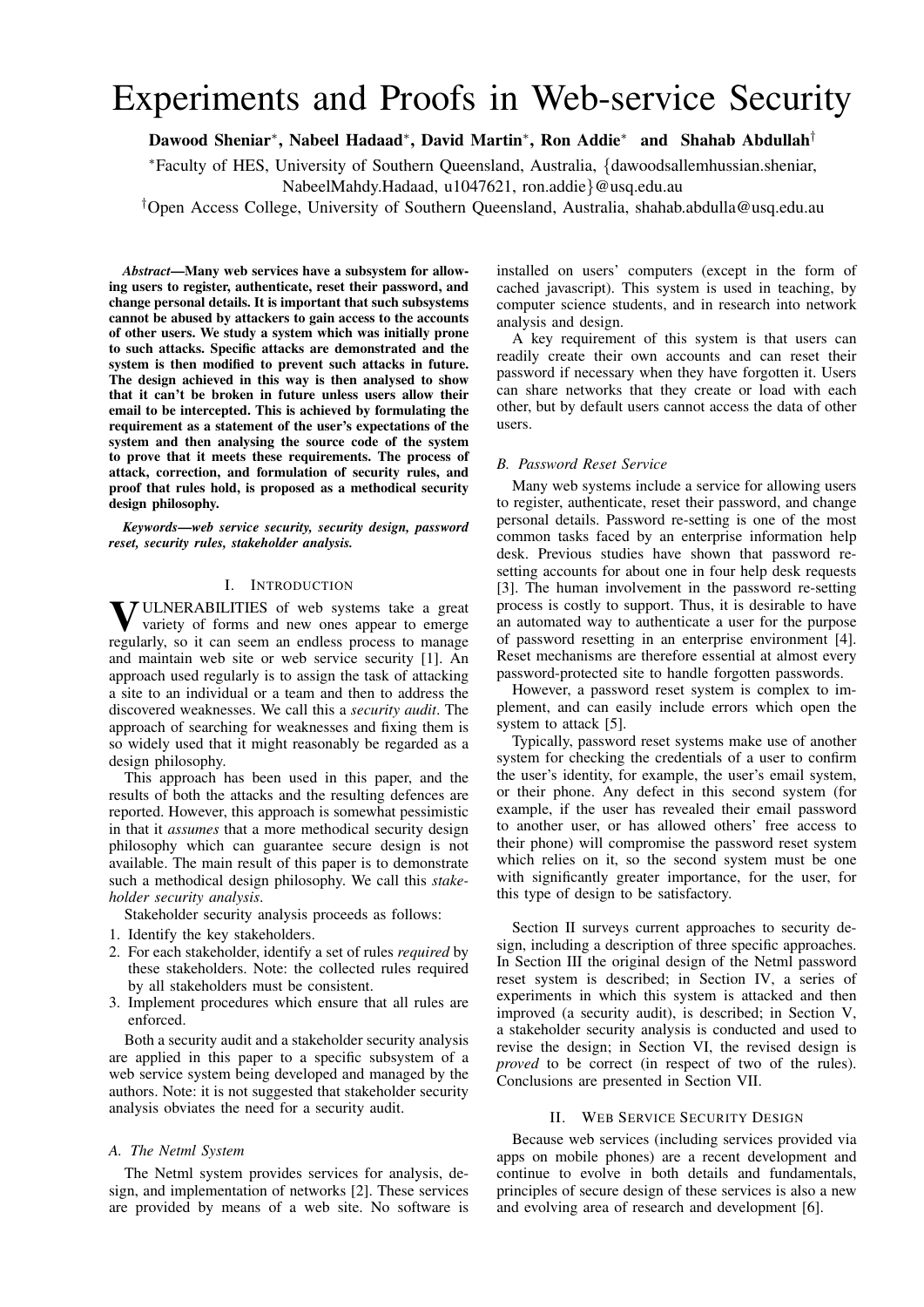This section reviews three different approaches for securing web sites/services. Each of these approaches is usually expressed as a completely independent philosophy for achieving good security. We shall see that these approaches are actually complementary, and to achieve rigorous security all three approaches are needed. Note that although we describe a design philosophy which is able, formally, to prove, i.e. guarantee, security, because no logical system can claim certainty in an absolute sense (in mathematical logic, this fact is expressed in Gödel's incompleteness theorem), the strategy of attacking the system remains useful, even after it has been methodically proved to be correct.

The present paper does not apportion equal emphasis on all approaches because the original contribution of this paper is in the third of them, together with the way the second approach joins with the third to form a more comprehensive whole. The second approach is the one summarised in Subsection II-B and applied in Section IV. The third approach is summarised in Subsection II-C and applied to the Netml password reset system in Sections V and VI.

#### *A. Good Security Design Practice*

Good design takes security, ease of access, and usability into account, striking a balance between protecting the system and ease of use. Good practice has evolved a number of practical approaches like minimizing attack surface area [7], establish secure defaults [8], using the principle of defence in depth [9], not trusting services [10], keeping security simple [11], and fixing security issues correctly [12].These approaches are used for maintaining and improving security which are so natural and important that they should be adopted as a first layer of protection as a matter of standard practice, even when more sophisticated approaches are also in use [13].

#### *B. Security Auditing*

Strategies for breaking into web systems or services are under continuous development by government and non-government organisations and individuals, both those with friendly intentions and those who wish to exploit security weaknesses for their own advantage. When a new exploit is discovered, if it is discovered first by those with friendly intentions, defences against the exploit are usually developed quickly and published. Exploits discovered by attackers with ill intent can, of course, be deployed before web managers have the opportunity to defend against them. Also, in the period of time immediately after the defence against a new exploit has been published, there is still an opportunity to attack web sites which have not deployed the newly developed defences. This time can be somewhat extended due to the limitated expertise of web-site owners and because the sequence of steps required to address a weakness in a high-level framework can be quite lengthy.

A widely used strategy for improving web site or web service security is to attempt to attack the site by using the strategies which are currently known to be effective one-by-one, or simultaneously, to discover if the site is vulnerable to any of these strategies. Since all of the strategies tried are known, the defences against all of them are also almost certainly known, and hence can be adopted by the web site.

Experiments of this type, and the resulting web service design improvements, are described in Section IV.



Fig. 1. SDL diagram for User behaviour when resetting their password



Fig. 2. Sequence diagram for the Netml password reset system

#### *C. Stakeholder Security Analysis*

A more fundamental strategy which is not welldeveloped at present is to seek to develop provably secure protocols and software for all aspects of a web service [14], [15], [16].

The first step in this approach, which is developed further in Section V, is to consider the point of view of all legitimate stakeholders in relation to the service, and to enumerate a complete set of rules required by each of these stakeholders, sufficient to ensure that they will agree to actively participate in the service.

#### III. ORIGINAL DESIGN OF PASSWORD RESET **SERVICE**

The original design of the password reset service of the Netml system is described in Figures 1 and 2.

There is nothing exceptional about this design. However, in Section IV we discover that there are mistakes in the implementation of this design which make it insecure.

#### IV. BREAK-IN EXPERIMENTS

A series of experiments in which the system is attacked, successfully, and then modified, are described in this section. These experiments took the form described in Subsection II-B, i.e. a series of attacks were undertaken in accordance with known vulnerabilities and observed behaviour of the system.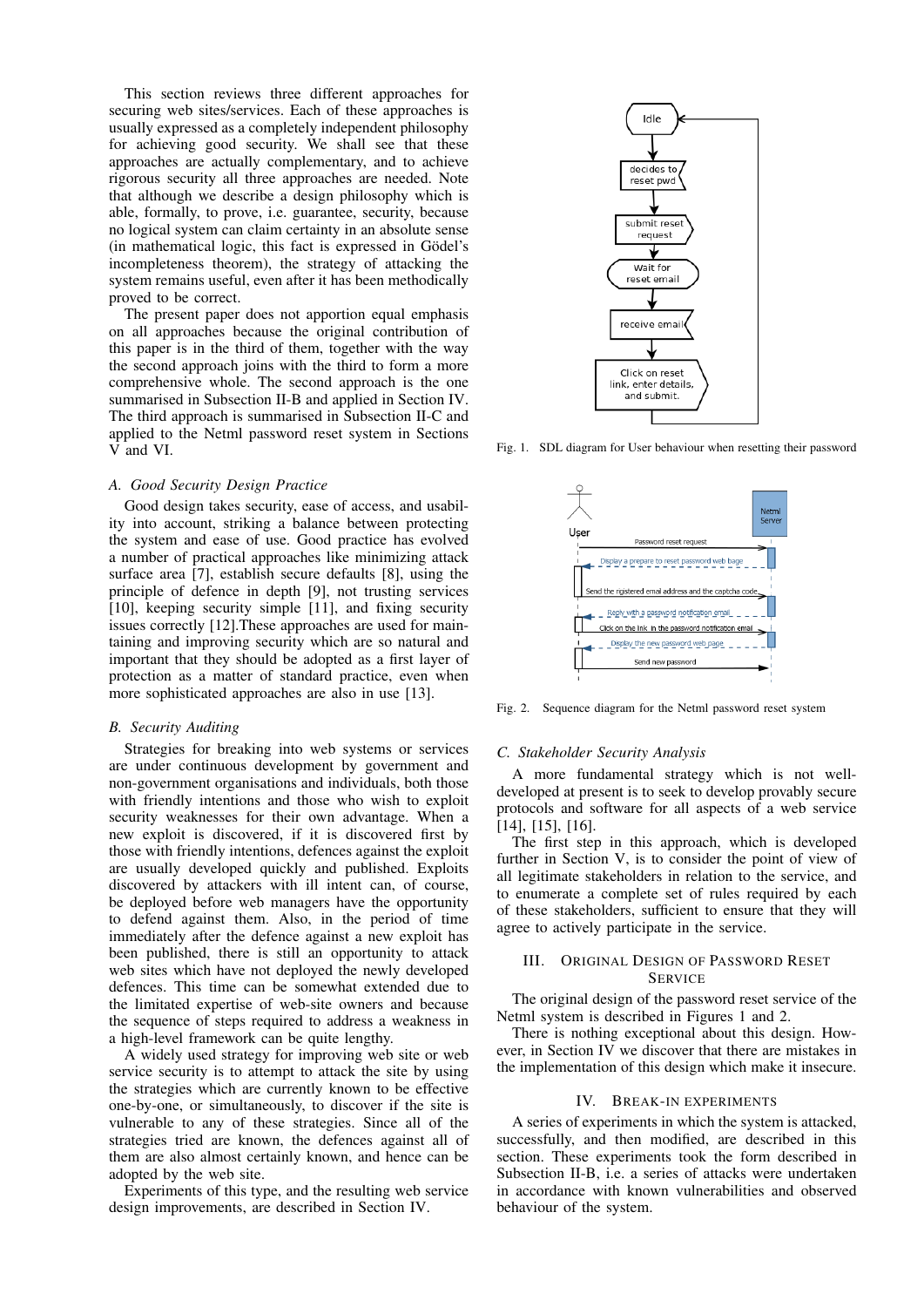

Fig. 3. Sequence diagram for the Netml password reset system under attack

#### *A. First Experiment*

A detail not mentioned in Section III is that when an attempt to update a user's password is made, with an invalid ticket, the web page which is prepared to report an error includes both the invalid ticket, and the value that the ticket should have taken. This is a fatal mistake (from the point of view of good security). There is no need to report to an ordinary user what the value of the ticket should have been. The reason this was included in the error-report web page was to enable the software to be readily tested and debugged. However, this information should have been removed from the error page in the working system.

The procedure used to change the password of a different user was as described in Figure 3. First, the password reset system was used to reset the password of the attacker (a perfectly valid procedure, with no ill intent or consequence). During this process, the URLs used at each stage were observed. In particular, the URL which was used to complete the reset of the password of user addie11 was of the form shown in Listing 1. A URL

```
https://netml.usq.edu.au/netml4_6/registration.jsp?
resetpwd=true&ticket=12345&uname=u1047621&fullName=fake&
email=u1047621@umail.usq.edu.au&organisation=USQ
```
Listing 1: Form of URL which causes the password change web page to be displayed

of this form was then used with the target user's email address and an invalid ticket. This generated an error report page which revealed the value the ticket should have had. Finally, the correct ticket was inserted into the URL and it was sent to the server. This URL caused the web page for supplying a new password to be displayed, which was then used to change the target user's password.

#### *B. Second Experiment*

After this defect was corrected, by removing the display of the valid ticket in the error report web page, another experiment was carried out. In some cases the algorithm used to generate tickets is known by attackers because

the source code for the server may be available or the attackers may be able to guess the ticket algorithm [17]. In the revised Netml system, tickets were calculated as:

hexsha(username+Calendar.getInstance() .get(Calendar.DAY\_OF\_YEAR))

In the present case this algorithm was deliberately revealed to the attacker.

In response to this attack, the ticket algorithm was changed to that shown in Listing 3. No attacks of the sort described in this section were then able to succeed. A proof that these type of attacks can't succeed is given in Section VI.

#### V. STAKEHOLDER SECURITY ANALYSIS

Stakeholder analysis includes all those who have influence on decisions, events, or outcomes related to the system [18], [19]. There are several ways to classify stakeholders [20], [21], [22], some of which depend on their threat potential [23], [24]. Stakeholder analysis helps in determining: who would be an attacker, and how would a successful attack be carried out? Also, how should security rules be changed to make the system safer [25]?

However, the most important reason for a careful stakeholder analysis, from the point of view of this paper, is that if we are able to identify a sufficient set of rules that ensure the willing participation of each stakeholder, and if we can enforce these rules, then the system is selfevidently secure. This does not rule out the possibility that through experience stakeholders may, during the lifetime of a system, discover that there are rules which were not initially obvious and which needed to be added to their required rule set. If sufficient care is taken with the stakeholder analysis, such events should be rare.

#### *A. Stakeholder Roles*

The role refers to a synonym for the stakeholder type. Two main questions need to be considered: a) which stakeholder roles impact on password reset system safety; and b) which stakeholders are involved in those roles. The resulted four stakeholder roles and their stakeholders are listed in the first and second columns, respectively in table I.

| Stakeholder role | <b>Stakeholder</b>                                              |  |  |
|------------------|-----------------------------------------------------------------|--|--|
| User             | Teacher or Student                                              |  |  |
| IT Admin         | the System Administrator, IT Department personnel               |  |  |
| Netml Admin      | an administrator of the Netml System                            |  |  |
| Guest            | Non impacted stakeholder                                        |  |  |
| Attacker         | External attacker, Internal attacker (Administration<br>member) |  |  |

TABLE I. STAKEHOLDER ROLES

*1) User:* Anyone can become a user. Users are permitted to access and change information they have stored including information about their identity, such as their email address and password. In this study, the role of users includes those who use the password reset system to reset their account passwords. Members of this role can cause a successful attack on their accounts. For example, sharing access information to an inbox that contains password notification email can result in a successful attack on the password reset system.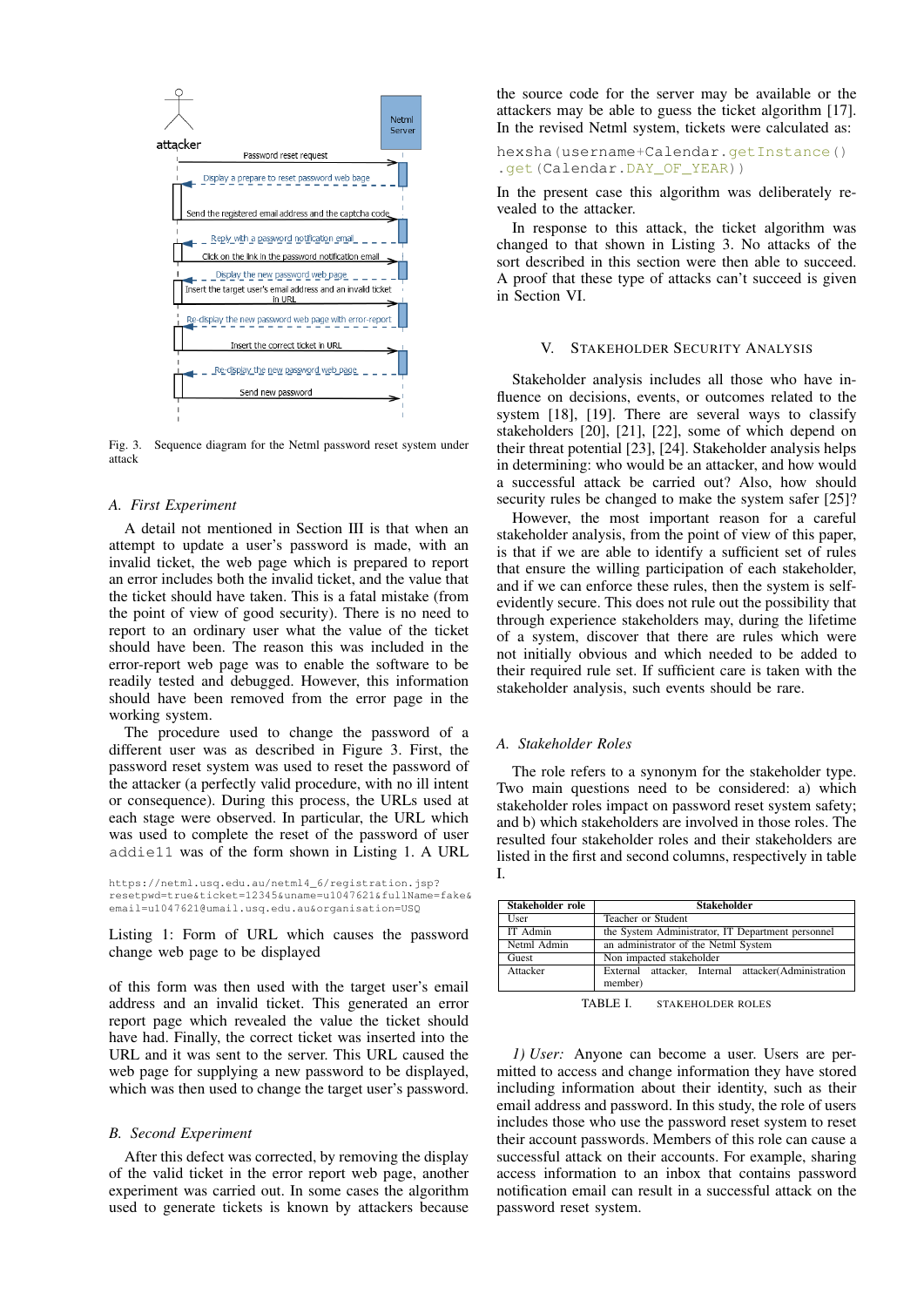*2) Admin:* Admin users are able to access all the same services and information as ordinary users and, in addition, are able to see a variety of reports which are not available to ordinary users. There are different *levels* of admin access, and at a sufficiently high admin access level, data stored by other users is visible. This is a feature which is convenient for users when they need help with their use of the system, although it may be desirable under some circumstances to allow users to have privacy from admin users as well as from other users. Administration role in this system consists of Individuals that can play the role of attackers. For example, an administration's member who has an authorized access to the user's inbox that contains the password notification email.

*3) Guest:* Guest users are able to access, and run algorithms on, networks which are publicly accessible.

*4) Attackers:* Although attacker's have no inherent rights, it is useful to consider the objectives and motivations of attackers to better understand the strategies most effective in thwarting them. In particular, this role includes who can achieve a successful attack on the password reset system. As mentioned previously, the attacker may be an administrative member. The others, For example, who can eavesdrop on the password notification email if it is an encrypted email, or who can discover the contents of the password notification email when the inbox of the account user is not password protected.

### *B. Stakeholder rules*

In this subsection, a subset of the rules for two of the key stakeholders have been identified and are tabulated in Table as shown in tables II and III. Rules are classified as mandatory (M) or optional (O). A complete set of rules is beyond the scope of this paper.

| <b>Rule number</b> | Users can                                     | Rule type |
|--------------------|-----------------------------------------------|-----------|
| U1                 | create a new user identity and password       | M         |
|                    | associated with a specific email address      |           |
| U <sub>2</sub>     | reset the password associated with their      | M         |
|                    | email address without having to remember      |           |
|                    | their existing password                       |           |
| U3                 | access the services associated with the       | M         |
|                    | user account by providing their password      |           |
| U <sub>4</sub>     | not change the password of a user other       | M         |
|                    | than themselves                               |           |
| U5                 | not disseminate the supplied email address    | Ω         |
|                    | that contains the Password notification       |           |
|                    | email                                         |           |
| U6                 | a user cannot obtain another user's pass-     | M         |
|                    | word                                          |           |
| U7                 | a user should not reveal their own Netml      | ∩         |
|                    | password to anyone else, or store it un-      |           |
|                    | safely                                        |           |
| U8                 | tickets sent to users who are resetting their | M         |
|                    | password are valid for at least 30 minutes    |           |
|                    | and at most 31 minutes                        |           |

TABLE II. USER RULES

| Rule number    | Admins can                                   | <b>Rule type</b> |
|----------------|----------------------------------------------|------------------|
| A1             | ensure that password problems are only       | м                |
|                | resolved after adequate user authentication  |                  |
|                | enable users to access the right resources   |                  |
|                | at the right times and for the right reasons |                  |
| A <sup>3</sup> | allow users who to authenticate with an      | м                |
|                | an alternate factor                          |                  |
| A4             | not access to the inbox of the account user  | м                |

TABLE III. ADMINISTRATION RULES

Attackers might be considered as stakeholders in their own right, and it is important to consider them in this way, however in the security design the objectives or

rules which stakeholders adopt are not ones which we seek to enforce or support. In fact we seek precisely the opposite – to thwart these objectives. Furthermore, the rules of the other stakeholders will normally encompass these requirements. Hence, in the present context it is not necessary to include rules expressing the point of view of attackers.

#### VI. PROOFS OF CORRECTNESS

In this subsection we describe, in detail, how to enforce rules U1–U4. The procedure for implementing other rules (e.g. A1–A4) follows the same pattern.

Proving correctness of some aspects of a system is very straightforward and all that is necessary is to review the normal procedures adopted by software developers and remark that these are adequate. This applies to rules U1– U3. The reason these rules are easy to prove is that, by their nature, these rules can be demonstrated by a single example. Testing, which is the normal procedure adopted by software developers, is therefore adequate to *prove* that these rules are correctly enforced.

The distinction between rules which are easy to prove and those which are difficult to prove is *logical*, i.e. by their logical nature some rules can be proved by a single instance, while others require a series of deductive steps.

Rules which are difficult to prove are often difficult to implement correctly, also. While attempting to prove the security rules for the password reset subsystem, mistakes in its implementation were discovered which had to be corrected before the system could be proved to be correct. This occurred in other aspects of the system (which were analysed in a similar manner, but for which details have not been included in the paper), also. This supports the practical utility of the methodology investigated in this paper.

The complete set of rules for this system is a superset of those listed in Subsection V-B and so a complete security design and implementation will need to include specification of those rules and their proofs to be complete. In this section, we show that Rules U1–U3 hold and Rule U4 holds, i.e. it is not possible to break into the system.

```
<!-- this is the case of updating details of an
,→ existing user -->
<c:if test="${(! empty param.resetpwd) and
 ,→ (param.ticket==target_ticket)}">
    <sql:update dataSource="jdbc/MySQLDB">
        UPDATE USERS set name=?, user_name=?,
 organisation=?, email=?, password='',
,→
   user pass=?
 \hookrightarrowwhere user_name= ?
        <sql:param value="${param.fullName}"/>
        <sql:param value="${username}"/>
        <sql:param
     ,→ value="${param.organisation}"/>
        <sql:param value="${param.useremail}"/>
        <sql:param value="${hexshapass}"/>
        <sql:param value="${username}"/>
    </sql:update>
                ...
```


#### Listing 2: Code for changing passwords

If all users are treated identically, if Rules U1–U3 are verified for one user, they must be valid for all other users. If there are, in fact, distinct classes of user which are treated differently, it will, more generally, be sufficient to check these rules for users in each class. Even in this case, however, it will usually be straightforward to check each of these rules for each class of user.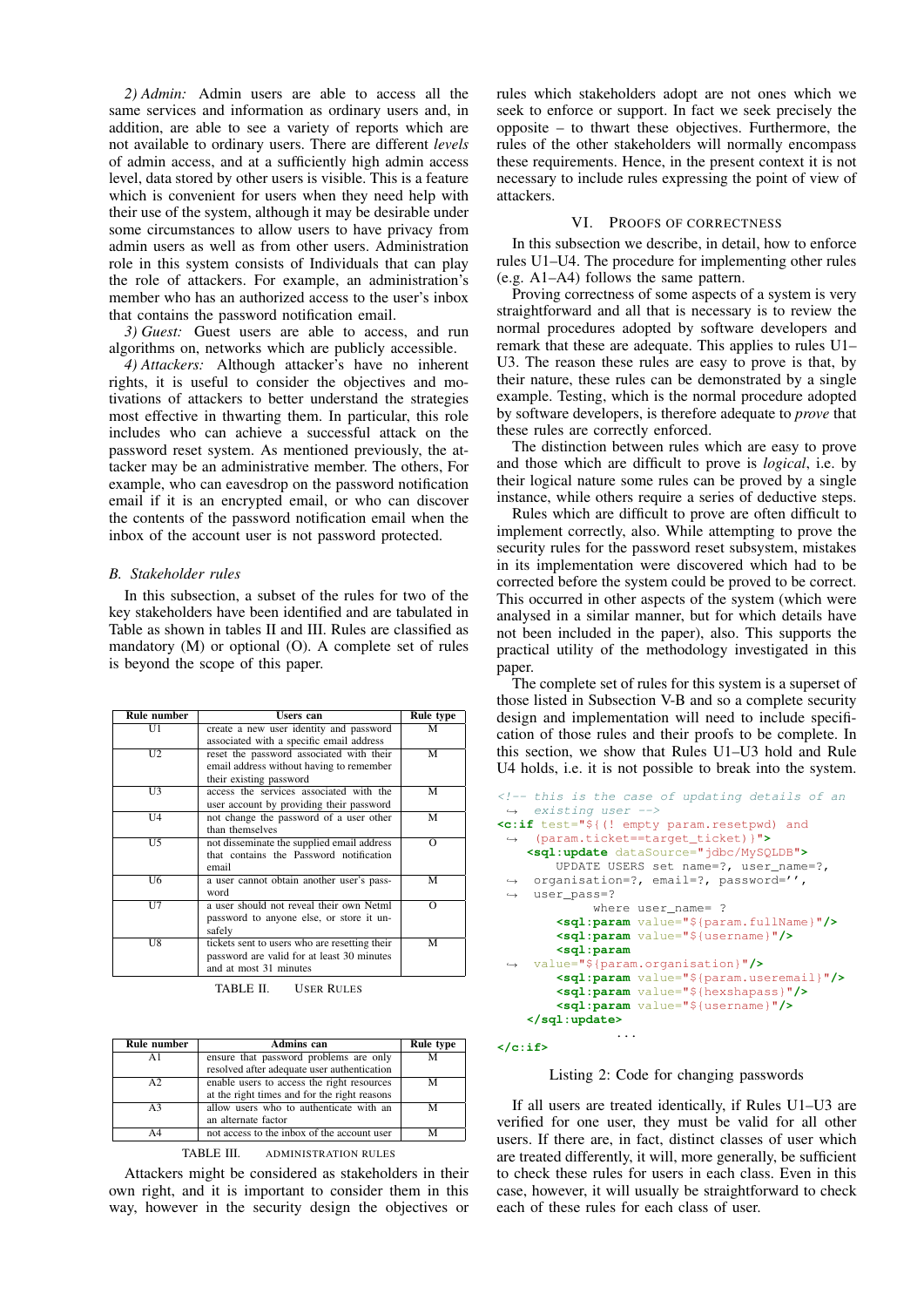```
/**
  * Returns a random salt to be used to hash a
  password.
   *
* @return a 32 bytes random salt
  */
private static final Random RANDOM = new
  SecureRandom();
 public static byte[] nextSalt() {
   byte[] salt = new byte[32];
   RANDOM.nextBytes(salt);
   return salt;
  }
   /**
     *
* @return a random Hex string of length 64
\leftrightarrow bytes
     */
 public static String ticket() {
      StringBuilder sb = new StringBuilder();
      byte[] salt = next Salt();for (int k=0; k<salt.length; k++) {
   ,→ sb.append(String.format("%02x",salt[k]));
      }
      return sb.toString();
  }
```


## *A. Proof of U4*

*Proposition 1:* Rule U4 is enforced so long as the following two conditions are true:

- (a) The password of user  $U$  will not be changed by the Netml server unless a ticket is supplied which is valid for changing the password of user  $U$ ; and,
- (b) a ticket which is valid for changing the password of user  $U$  can only be received or calculated by user  $U$ .

*Proof:* By assumption (a), a user's password can only be changed if a ticket valid for changing that user's password is provided. By assumption (b), such a ticket can only be received or calculated by the User for whom it is valid. Hence, the only user who can change a password is the user themselves.  $\blacksquare$ 

To apply this proposition we need to verify that the assumptions hold in the Netml system. This is where the "real work" has to be done. Assumption (a) requires checking the code for the Netml system. The relevant code is shown in Listing 2. Observe that if the ticket provided by the user is not valid, the password will not be updated. In addition, the only other place where user passwords are updated cannot be accessed if the email address provided already exists in the database. Hence Assumption (a) holds. Note that proof of this assumption relies on an inherently complex observation that there is only one possible location where passwords can be changed as a consequence of a password reset request.

Assumption (b) also requires checking the source code of the system. There are two aspects of this functionality which need to be checked: (i) that tickets valid for changing the password of user  $U$  can only be received by user  $U$ ; and (ii) tickets valid for user  $U$  can't be calculated or guessed (in a feasible time), by a user other than U. The algorithm for calculating tickets is shown in Listing 3. This algorithm uses the Java class SecureRandom as the source of random numbers used to generate tickets. This class provides a cryptographically strong random number generator,which means that it produces a *nondeterministic* sequence of random numbers.

This addresses (ii). Requirement (i) relies, in turn, on the assumption that user  $U$  manages their email in such a way that they, and only they, can receive email sent to their email address. The Netml software sends tickets valid for a certain email address only to that email address, but if a user allows someone else to know their email account password, another user use this to gain access to their Netml account, by requesting a password change, and then accessing the email which enables the password to the changed.

If  $U$  uses un-encrypted email, it is also possible for anyone with physical access to the network by means of which the email is transferred to gain access to the ticket and thereby to change the password of a user who is attempting to reset their password.

This method of re-setting an account password should not be used if the sensitivity of the information protected is greater than that of an email account.

### *B. Proof of U8*

The code which checks the timeliness with which a ticket provided in an email is used to reset a password is shown in Listing 4. It can be seen from this code that if the ticket used is not the same as the one generated and stored in the system, when the user requested to reset their password, or if it is used on a different day, or at a time more than 30 minutes after it was generated, the script which is used to reset a users password will, instead, display a login screen. Thus, it is only possible to use a password reset ticket within 31 minutes of it being issued. Proof that tickets are valid for at least 30 minutes is not included here because this is best undertaken by testing.

```
<!-- this is the case of updating password
  of an existing user -->
   <c:if test="${! empty param.resetpwd &&
   ,→ (param.ticket!=target_ticket
                  or
  param.minutes>(ticket_minutes+30) or
   param.date!=ticket_date)}">
\hookrightarrow,→
       <jsp:forward page="login.jsp" >
           <jsp:param name="errorMsg"
              value="An invalid or out-of-date
   ticket was used to reset a password. Please
   try again." />
\hookrightarrow\leftrightarrow</jsp:forward>
   \langle c:if>
```
Listing 4: Algorithm for checking ticket timeliness

## VII. CONCLUSION

In Section II, three complementary approaches for achieving rigorous security were reviewed. The first of these is a pragmatic list of good practices which help to minimise the effort required to create and maintain good security. If these practices are not followed, the other two approaches, which are more specific in addressing security requirements, will require too much effort to be put into practice. The second approach is to attempt a series of attacks by methods which are known to be currently active, and to use the known (and usually published) techniques to address them.These methods are used by attackers as they are easy to get the worked attacked vector and they know they will work as uptake of fixes and patches is slow.